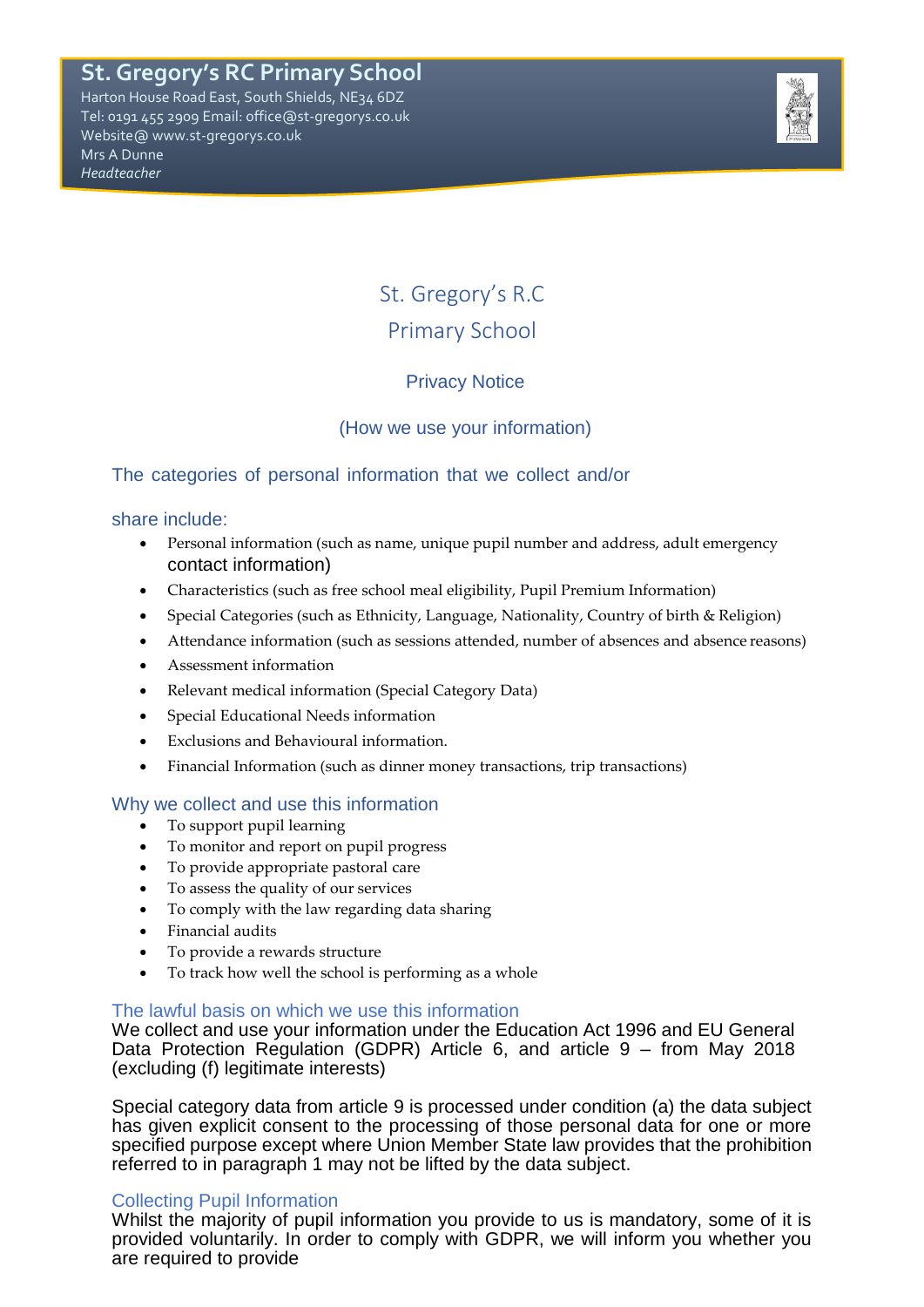certain pupil information to us or if you have a choice in this. This will be via the pupil information sheet that you are requested to complete upon your child's entry to the school.

#### Storing of pupil data

We hold your data if it is lawful for us to do. Any data that we are no longer required to hold lawfully is deleted/destroyed in accordance with the company GDPR Data Ecosystem document.

#### Who we share your information with

- Schools that our pupils attend after leaving us
- Our local authority
- The Department for Education (DFE)
- Medical information as appropriate/when necessary with the NHS
- Third Party companies/partners who are assisting school. All third-party companies/partners who process data on our behalf will have a data processing agreement with the school.

#### Why we share your information

We do not share information about our pupils with anyone without consent unless the law and our policies allow us to do so. We share pupil's data with the Department for Education on a statutory basis. This data sharing underpins school funding and educational attainment policy and monitoring. We are required to share information about our pupils without local authority (LA) and the Department for Education (DfE) under section 3 of the Education (Information About Individual Pupils) (England) Regulations 2013.

- We share data with schools your child attends after leaving us to assist with the school transition process.
- We share data with third party companies/partners who may require this information to assist the school.
- We share pupil data with the NHS when appropriate to assist with the medical needs of children within school.

#### Data collection requirements

To find out more about the data collection requirements placed on us by the Department for Education (for example; via the school census) go to [https://www.gov.uk/education/data-collection-](https://www.gov.uk/education/data-collection-and-censuses-for-schools) [and-censuses-for-schools](https://www.gov.uk/education/data-collection-and-censuses-for-schools)

#### The National Pupil Database

The NPD is owned and managed by the Department for Education and contains information about pupils in schools in England. It provides invaluable evidence on educational performance to inform our independent research, as well as studies commissioned by the Department. It is held in electronic format for statistical purposes. This information is securely collected from a range of sources including schools, local authorities and awarding bodies.

We are required by law, to provide information about our pupils to the DfE as part of statutory data collections such as the school census and early years census. Some of this information is then stored in the NPD. The law that allows this is the Education (Information About Individual Pupils) (England) Regulations 2013.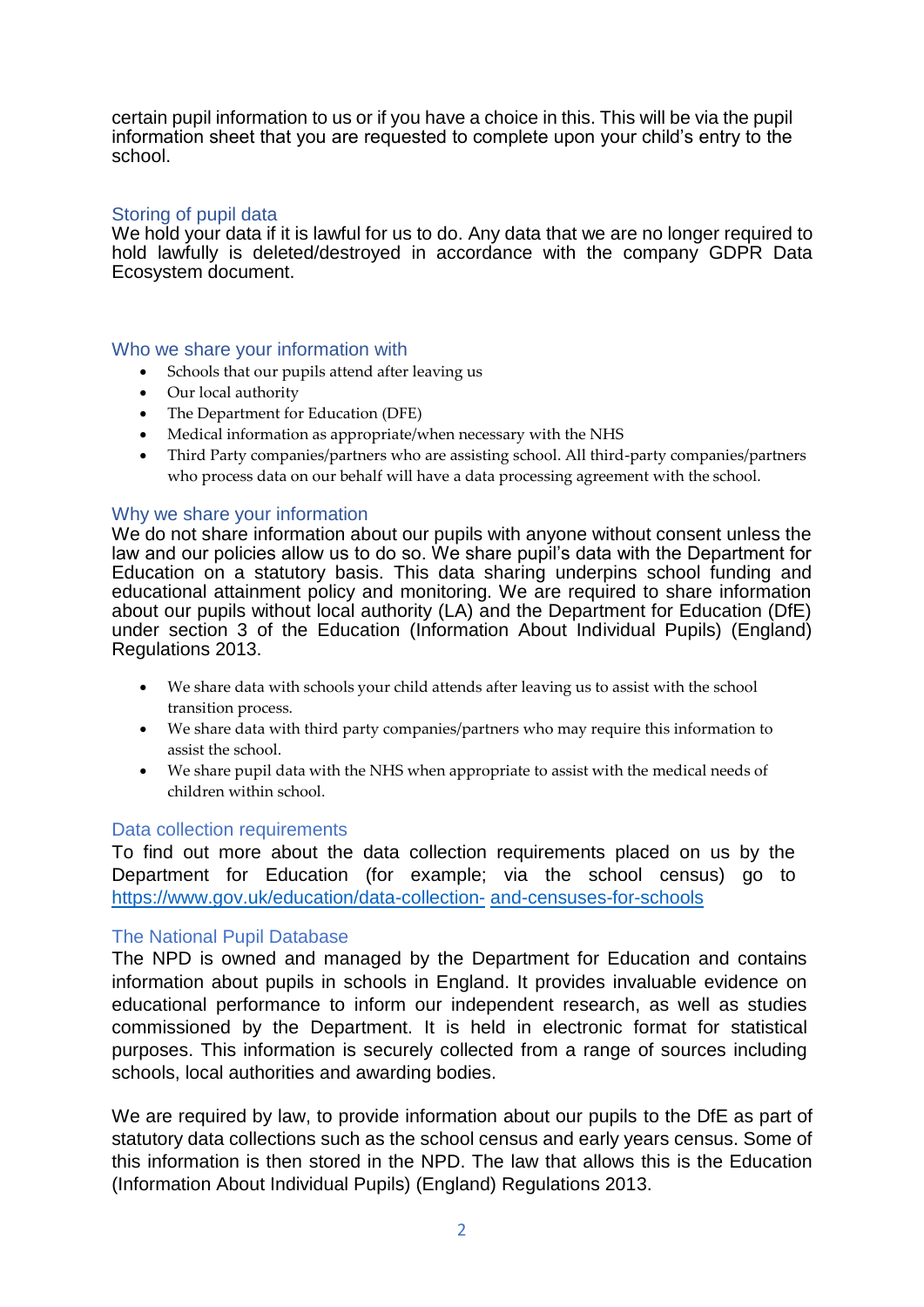## To find out more about the NPD, go to [https://www.gov.uk/government/publications/national-pupil-](https://www.gov.uk/government/publications/national-pupil-database-user-guide-and-supporting-information) [database-user-guide](https://www.gov.uk/government/publications/national-pupil-database-user-guide-and-supporting-information)[and-supporting-information](https://www.gov.uk/government/publications/national-pupil-database-user-guide-and-supporting-information)

The department may share information about our pupils from the NPD with third parties who promote the education or well-being of children in England by:

- Conducting research or analysis
- Producing statistics
- Providing information, advice or guidance

The Department has robust processes in place to ensure the confidentiality of our data is maintained and there are stringent controls in place regarding access and use of the data. Decisions on whether DfE releases data to third parties are subject to a strict approval process and based on a detailed assessment of:

- Who is requesting the data
- The purpose for which it is being requested
- The level and sensitivity of the data requested
- The arrangements in place to store and handle data

To be granted access to pupil information, organisations must comply with strict terms and conditions covering the confidentiality and handling of data, security arrangements and retention and the use of data. For more information about the department's data sharing process please visit:

## [https://www.gov.uk/government/publications/national-pupil-database-requests](https://www.gov.uk/government/publications/national-pupil-database-requests-received)[received](https://www.gov.uk/government/publications/national-pupil-database-requests-received)

To contact DfE:<https://www.gov.uk/contact-dfe>

#### Requesting access to your personal data

Under data protection legislation, you have the right to request access to the personal information we hold about pupils and staff at the school. To make a request for this data, contact Mr Bryan Chapman (Data Protection Officer) using the details provided at the end of this document. Please see the company's subject access request policy for further

information. You also have the right to:

- object to processing of personal data that is likely to cause, or is causing, damage or distress
- prevent processing for the purpose of direct marketing
- object to decisions being taken by automated means
- in certain circumstances, have inaccurate personal data rectified, restrict processing, erased or destroyed
- Data portability; and
- claim compensation for damages caused by a breach of the Data Protection regulations

If you have a concern about the way we are collecting or using your personal data, we request that you raise your concern with us in the first instance. Alternatively, you can contact the Information Commissioner's Office:

• Report a concern online at <https://ico.org.uk/concerns/>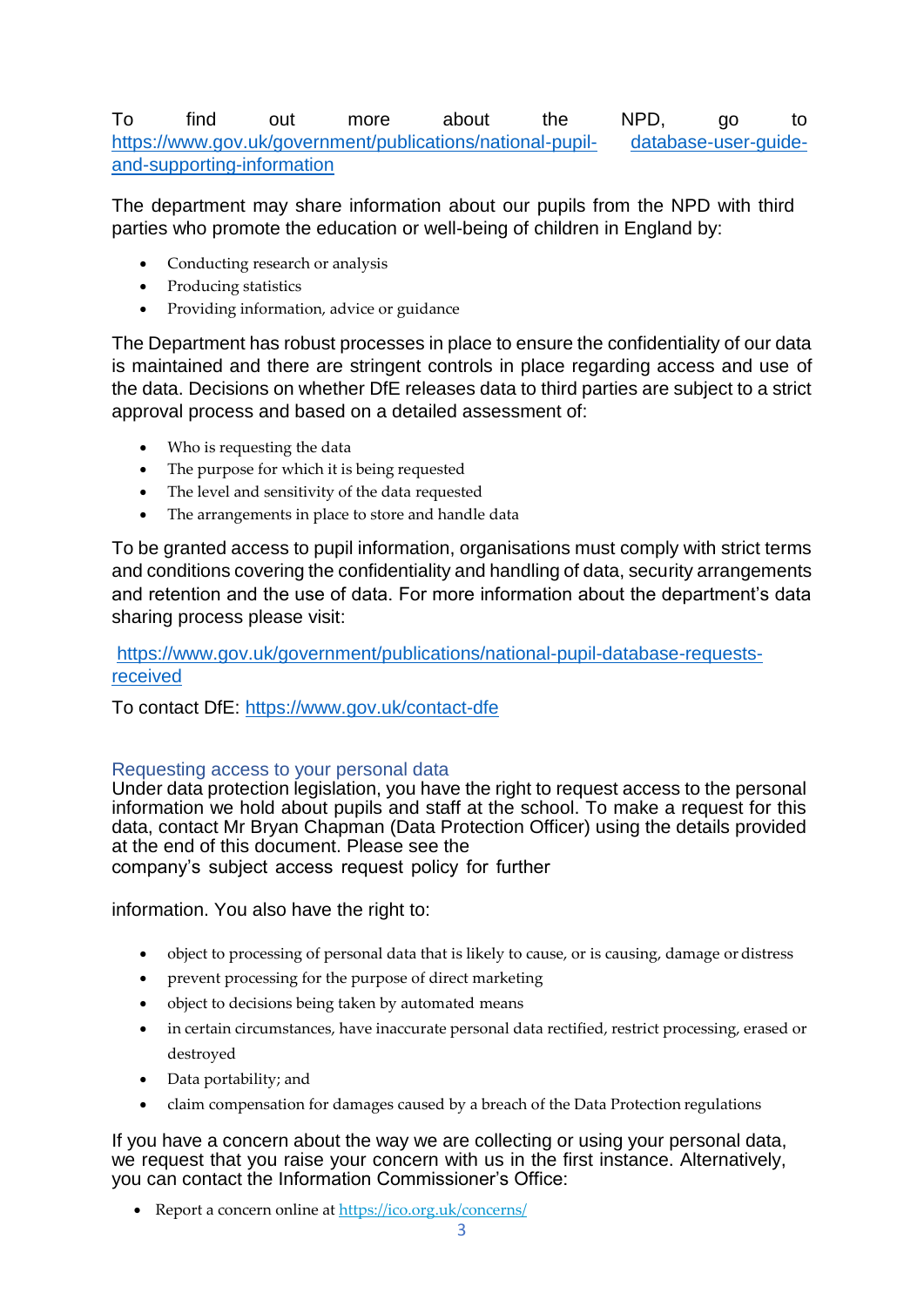• Call 0303 123 1113